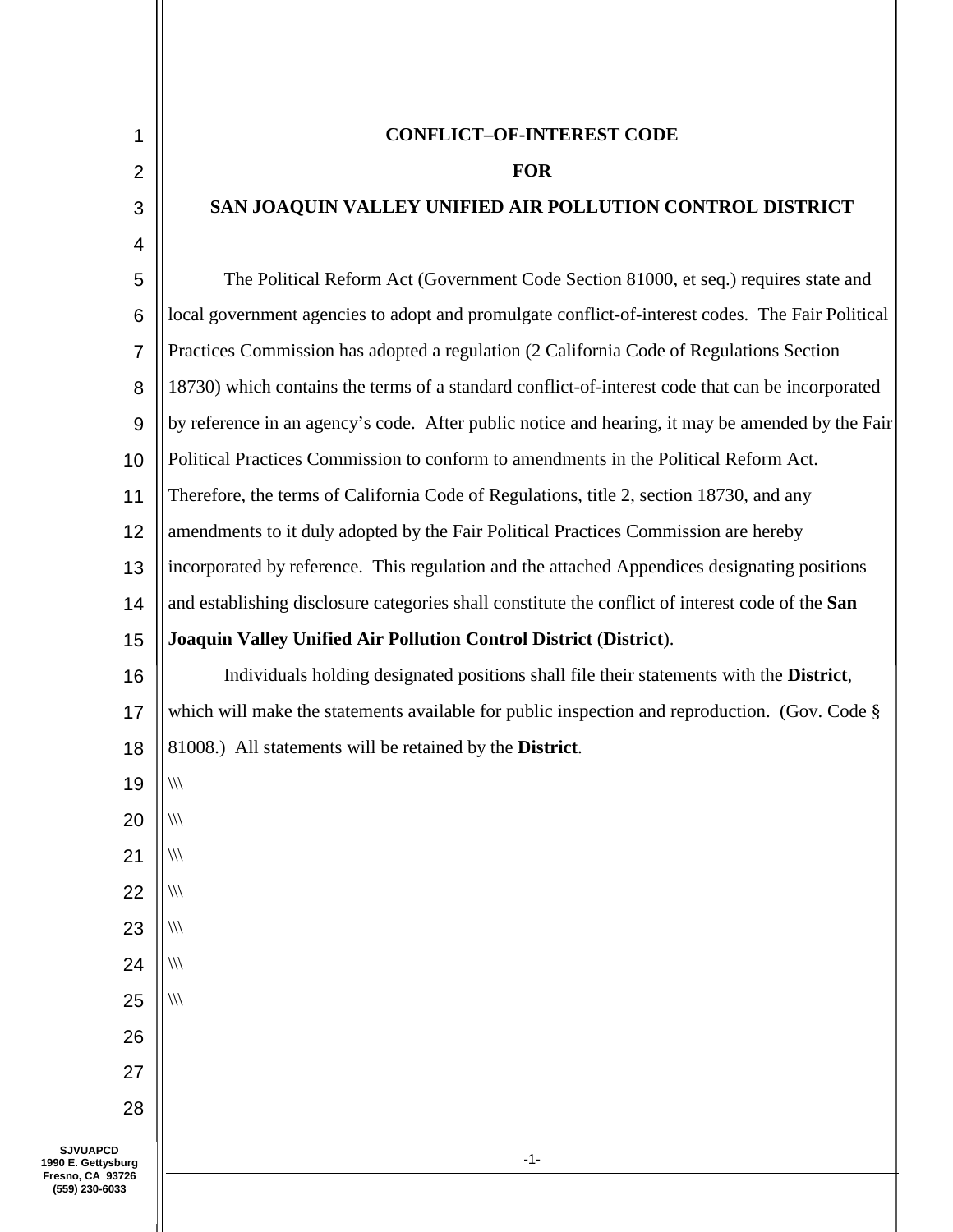1  $\overline{a}$ 

## **APPENDIX A-DESIGNATED POSITIONS**

| $\overline{2}$                        |                                                                   |                                       |  |
|---------------------------------------|-------------------------------------------------------------------|---------------------------------------|--|
| 3                                     | <b>List of Designated Positions</b>                               | <b>Assigned Disclosure Categories</b> |  |
| 4                                     |                                                                   |                                       |  |
| 5                                     | <b>Accounting Manager</b>                                         | 1, 2, 3                               |  |
| 6                                     | Administrative Analyst (all levels)                               | $\mathbf{1}$                          |  |
| $\overline{7}$                        | Air Quality Assistant                                             | 2, 4                                  |  |
| 8                                     | Air Quality Compliance Manager                                    | 1, 2, 3, 4                            |  |
| 9                                     | Air Quality Education Representative (all levels)                 | 1, 2, 3, 4                            |  |
| 10                                    | Senior Air Quality Education Representative                       | 1, 2, 3, 4                            |  |
| 11                                    | <b>Air Quality Instrument Specialist (all levels)</b>             | $\overline{2}$                        |  |
| 12                                    | <b>Air Quality Instrument Technician (all levels)</b>             | $\overline{2}$                        |  |
| 13                                    | Air Quality Engineer (all levels)<br>2, 4                         |                                       |  |
| 14                                    | Air Quality Field Assistant                                       | 2, 4                                  |  |
| 15                                    | Air Quality Inspector (all levels)                                | 2, 4                                  |  |
| 16                                    | Air Quality Planner (all levels)                                  | 2, 4                                  |  |
| 17                                    | <b>Air Quality Planning Manager</b>                               |                                       |  |
| 18                                    | <b>Air Quality Projects Advisor-</b><br>2,4                       |                                       |  |
| 19                                    | Air Quality Specialist (all levels)<br>2, 4                       |                                       |  |
| 20                                    | <b>Atmospheric Modeler</b>                                        |                                       |  |
| 21                                    | <b>Buyers (all levels)</b>                                        |                                       |  |
| 22                                    | <b>Chief Communications Officer</b><br>5                          |                                       |  |
| 23                                    | <b>Communication Systems Analyst (all levels)</b><br>$\mathbf{1}$ |                                       |  |
| 24                                    | Controller<br>1, 2, 3, 4                                          |                                       |  |
| 25                                    | Deputy Air Pollution Control Officer<br>1, 2, 3, 4                |                                       |  |
| 26                                    | Director of Administrative Services<br>1, 2, 3, 4                 |                                       |  |
| 27                                    | Director of Air Quality Planning<br>1, 2, 3, 4                    |                                       |  |
| 28                                    | Director of Compliance<br>1, 2, 3, 4                              |                                       |  |
| <b>SJVUAPCD</b><br>1990 E. Gettysburg | $-2-$                                                             |                                       |  |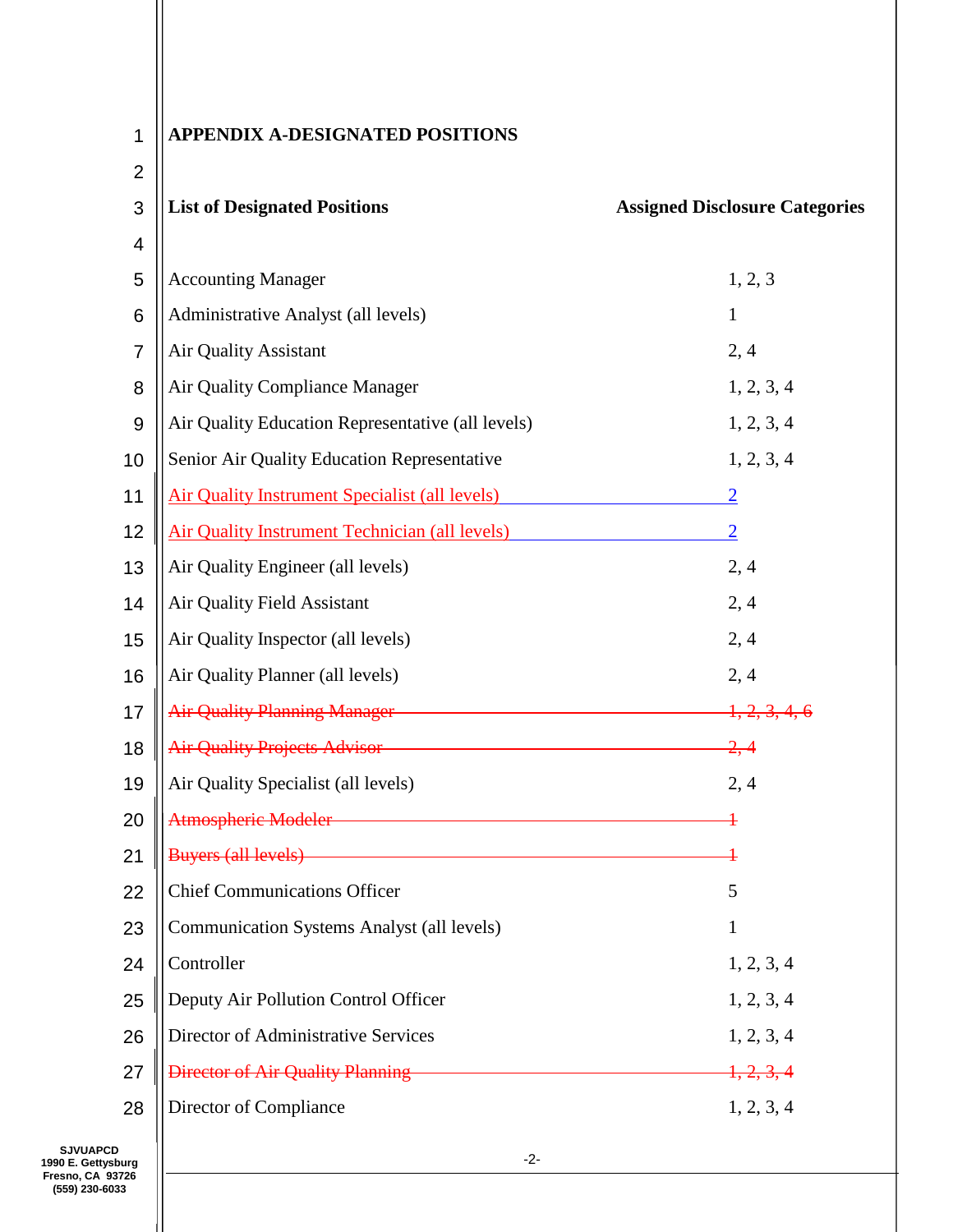| 1                                     | Director of Emission Reduction Incentives <b>Exercísion</b> Contains a Director of Emission Reduction Incentives                                                                                                                 | <del>1, 2, 3,</del>     |
|---------------------------------------|----------------------------------------------------------------------------------------------------------------------------------------------------------------------------------------------------------------------------------|-------------------------|
| $\overline{2}$                        | Director of Information Systems                                                                                                                                                                                                  | 5                       |
| 3                                     | <b>Director of Permit Services</b>                                                                                                                                                                                               | 1, 2, 3, 4              |
| 4                                     | Director of Personnel                                                                                                                                                                                                            | 1, 2, 3, 4              |
| 5                                     | Director of Strategies and Incentives                                                                                                                                                                                            | 1, 2, 3, 4, 6           |
| 6                                     | District Counsel (all levels)                                                                                                                                                                                                    | 1, 2, 3, 4              |
| 7                                     | <b>Assistant District Counsel</b>                                                                                                                                                                                                | 1, 2, 3, 4              |
| 8                                     | <b>Executive Director/Air Pollution Control Officer</b>                                                                                                                                                                          | 1, 2, 3, 4, 6           |
| 9                                     | <b>Finance Manager</b>                                                                                                                                                                                                           | 1, 2, 3                 |
| 10                                    | Finance Officer <b>Example 2018</b> Finance Officer                                                                                                                                                                              | 1, 2, 3, 4              |
| 11                                    | <b>General Services Foreman Services Constanting Constanting Constanting Constanting Constanting Constanting Constanting Constanting Constanting Constanting Constanting Constanting Constanting Constanting Constanting Con</b> |                         |
| 12                                    | <b>Health Science Advisor</b>                                                                                                                                                                                                    | 2, 4                    |
| 13                                    | Information Systems Analyst (all levels)                                                                                                                                                                                         | $\overline{5}$          |
| 14                                    |                                                                                                                                                                                                                                  | $\overline{\mathbf{z}}$ |
| 15                                    | Information Systems Technician<br>The Contract of the Contract of the Contract of the Contract of the Contract of the Contract of the Contract of the Contract of the Contract of the Contract of the Contract of the Contract o | $\overline{5}$          |
| 16                                    | Management Analyst I/II                                                                                                                                                                                                          | 1, 3                    |
| 17                                    | Members of the Governing Board                                                                                                                                                                                                   | 1, 2, 3, 4              |
| 18                                    | Members of the Hearing Boards and Alternates<br>2, 4                                                                                                                                                                             |                         |
| 19                                    | Network Systems Analyst (all levels)<br>1                                                                                                                                                                                        |                         |
| 20                                    | Office Services Manager I/II<br>$\mathbf{1}$                                                                                                                                                                                     |                         |
| 21                                    | <b>Operations Support Supervisor</b><br>5                                                                                                                                                                                        |                         |
| 22                                    | Permit Services Manager<br>2, 4                                                                                                                                                                                                  |                         |
| 23                                    | Program Manager                                                                                                                                                                                                                  | 1, 2, 3, 4, 6           |
| 24                                    | Programmer/Analyst (all levels)<br>5                                                                                                                                                                                             |                         |
| 25                                    | <b>Public Affairs and Education Officer</b>                                                                                                                                                                                      | 1, 2, 3.                |
| 26                                    | <b>Public Education Administrator</b>                                                                                                                                                                                            | 5                       |
| 27                                    | <b>Purchasing Officer</b>                                                                                                                                                                                                        |                         |
| 28                                    | Senior Policy Advisor                                                                                                                                                                                                            | 1, 2, 3, 4              |
| <b>SJVUAPCD</b><br>1990 E. Gettysburg | $-3-$                                                                                                                                                                                                                            |                         |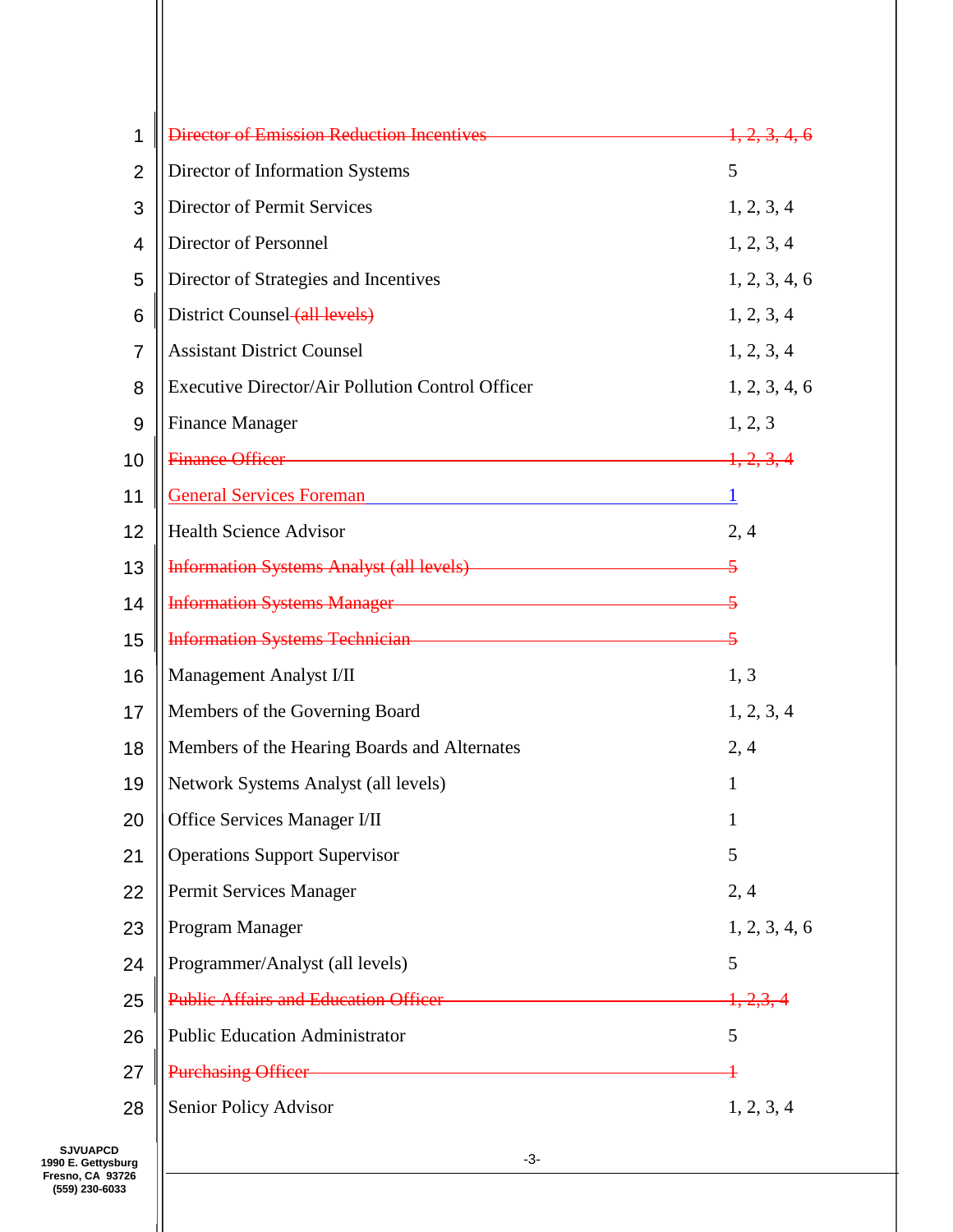| 1                              | Senior Project Manager<br>2, 5                                                                                                                                                                                                                    |  |  |
|--------------------------------|---------------------------------------------------------------------------------------------------------------------------------------------------------------------------------------------------------------------------------------------------|--|--|
| $\overline{2}$                 | <b>Special Projects Administrator</b><br>1, 2, 3.                                                                                                                                                                                                 |  |  |
| 3                              | Supervising Air Quality Education Representative<br>5                                                                                                                                                                                             |  |  |
| 4                              | <b>Supervising Air Quality Inspector</b><br>2, 4                                                                                                                                                                                                  |  |  |
| 5                              | <b>Supervising Air Quality Instrument Technician</b><br>2, 4                                                                                                                                                                                      |  |  |
| 6                              | <b>Supervising Air Quality Engineer</b><br>2, 4                                                                                                                                                                                                   |  |  |
| 7                              | <b>Supervising Air Quality Specialist</b> Manual Accounts of the Supervision of the Supervision of the Supervision of the Supervision of the Supervision of the Supervision of the Supervision of the Supervision of the Supervisio<br><u>2,4</u> |  |  |
| 8                              | <b>Supervising Programmer/Analyst</b> Manual Analysis<br>$\overline{5}$                                                                                                                                                                           |  |  |
| 9                              | Technical Services Manager<br>Technical Services Manager<br>1, 2, 4                                                                                                                                                                               |  |  |
| 10                             | Toxic Assessment Manager<br>Toxic Assessment Manager<br>1, 2, 4                                                                                                                                                                                   |  |  |
| 11                             | $\ast$<br><b>Consultants/New Positions</b>                                                                                                                                                                                                        |  |  |
| 12                             |                                                                                                                                                                                                                                                   |  |  |
| 13                             | *Consultants/New Positions shall be included in the list of designated positions and shall                                                                                                                                                        |  |  |
| 14                             | disclose pursuant to the broadest disclosure category in the code; subject to the following                                                                                                                                                       |  |  |
| 15                             | limitations:                                                                                                                                                                                                                                      |  |  |
| 16                             | The Air Pollution Control Officer ("APCO") may determine in writing that a particular                                                                                                                                                             |  |  |
| 17                             | consultant or new position, although a "designated position," is hired to perform a range of duties                                                                                                                                               |  |  |
| 18                             | that is limited in scope and thus, is not required to fully comply with the disclosure requirements                                                                                                                                               |  |  |
| 19                             | described in this section. Such determination shall include a description of the consultant's or                                                                                                                                                  |  |  |
| 20                             | new position's duties and, based upon that description, a statement of the extent of disclosure                                                                                                                                                   |  |  |
| 21                             | requirements. The APCO's determination is a public record and shall be retained for public                                                                                                                                                        |  |  |
| 22                             | inspection in the same manner and location as this conflict-of-interest code (Gov. Code Section                                                                                                                                                   |  |  |
| 23                             | 81008).                                                                                                                                                                                                                                           |  |  |
| 24                             | ///                                                                                                                                                                                                                                               |  |  |
| 25                             | ///                                                                                                                                                                                                                                               |  |  |
| 26                             | $^{\prime}$ / $^{\prime}$                                                                                                                                                                                                                         |  |  |
| 27                             | $\frac{1}{2}$                                                                                                                                                                                                                                     |  |  |
| 28                             |                                                                                                                                                                                                                                                   |  |  |
| SJVUAPCD<br>1990 E. Gettysburg | -4-                                                                                                                                                                                                                                               |  |  |

**Fresno, CA 93726 (559) 230-6033**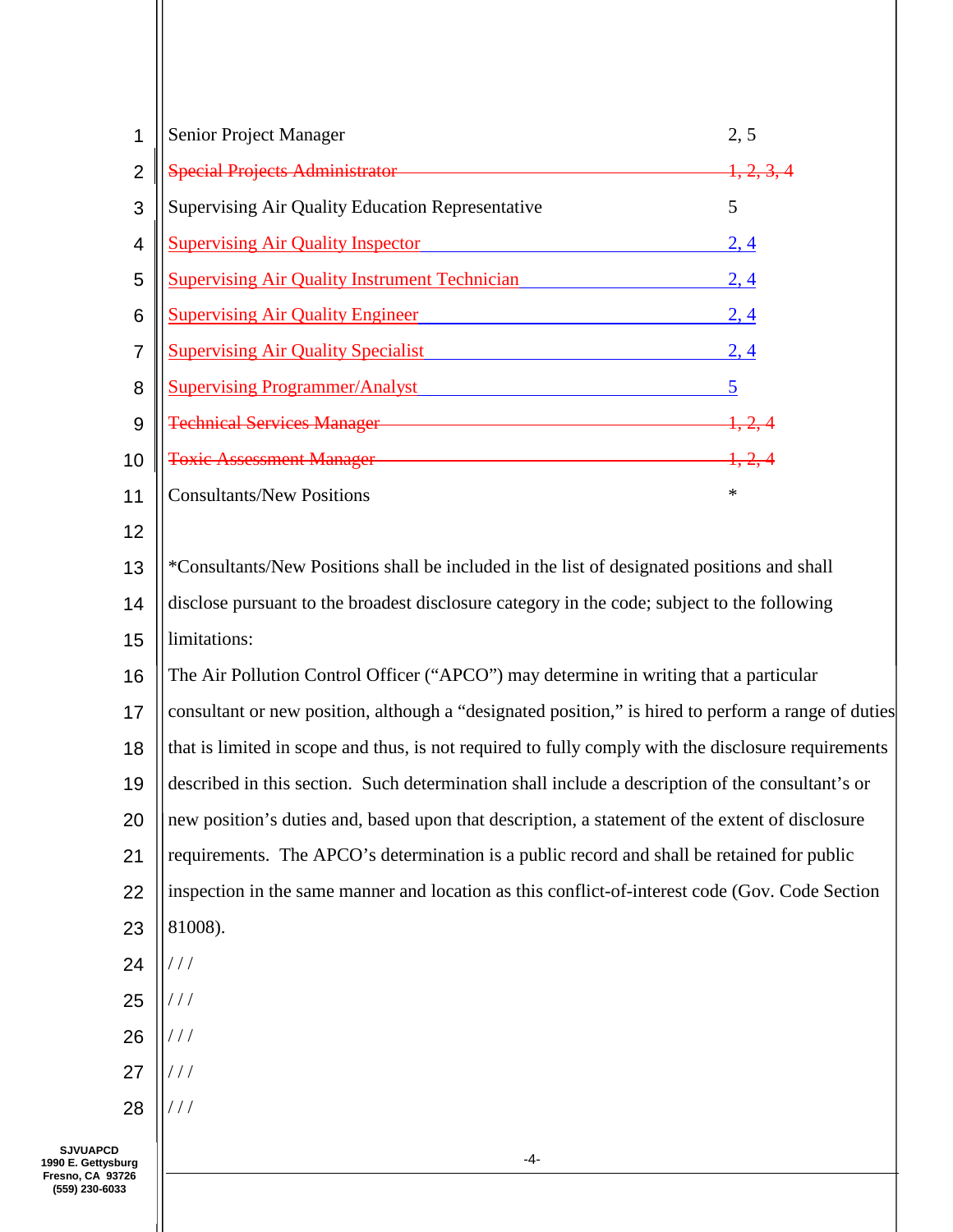| $\mathbf{1}$                                                         | $\frac{1}{2}$ |
|----------------------------------------------------------------------|---------------|
| $\overline{c}$                                                       | 111           |
| $\overline{3}$                                                       |               |
| $\overline{\mathbf{4}}$                                              |               |
| $\overline{5}$                                                       |               |
| $\boldsymbol{6}$                                                     |               |
| $\overline{7}$                                                       |               |
| $\boldsymbol{8}$                                                     |               |
| $\overline{9}$                                                       |               |
| 10                                                                   |               |
| $11$                                                                 |               |
| $12$                                                                 |               |
| 13                                                                   |               |
| 14                                                                   |               |
| 15                                                                   |               |
| $16$                                                                 |               |
| 17                                                                   |               |
| 18                                                                   |               |
| 19                                                                   |               |
| $20\,$                                                               |               |
| 21                                                                   |               |
| 22                                                                   |               |
| 23                                                                   |               |
| 24                                                                   |               |
| 25                                                                   |               |
| 26                                                                   |               |
| 27                                                                   |               |
| 28                                                                   |               |
| SJVUAPCD<br>1990 E. Gettysburg<br>Fresno, CA 93726<br>(559) 230-6033 | $-5-$         |

 $\mathbf{H}$